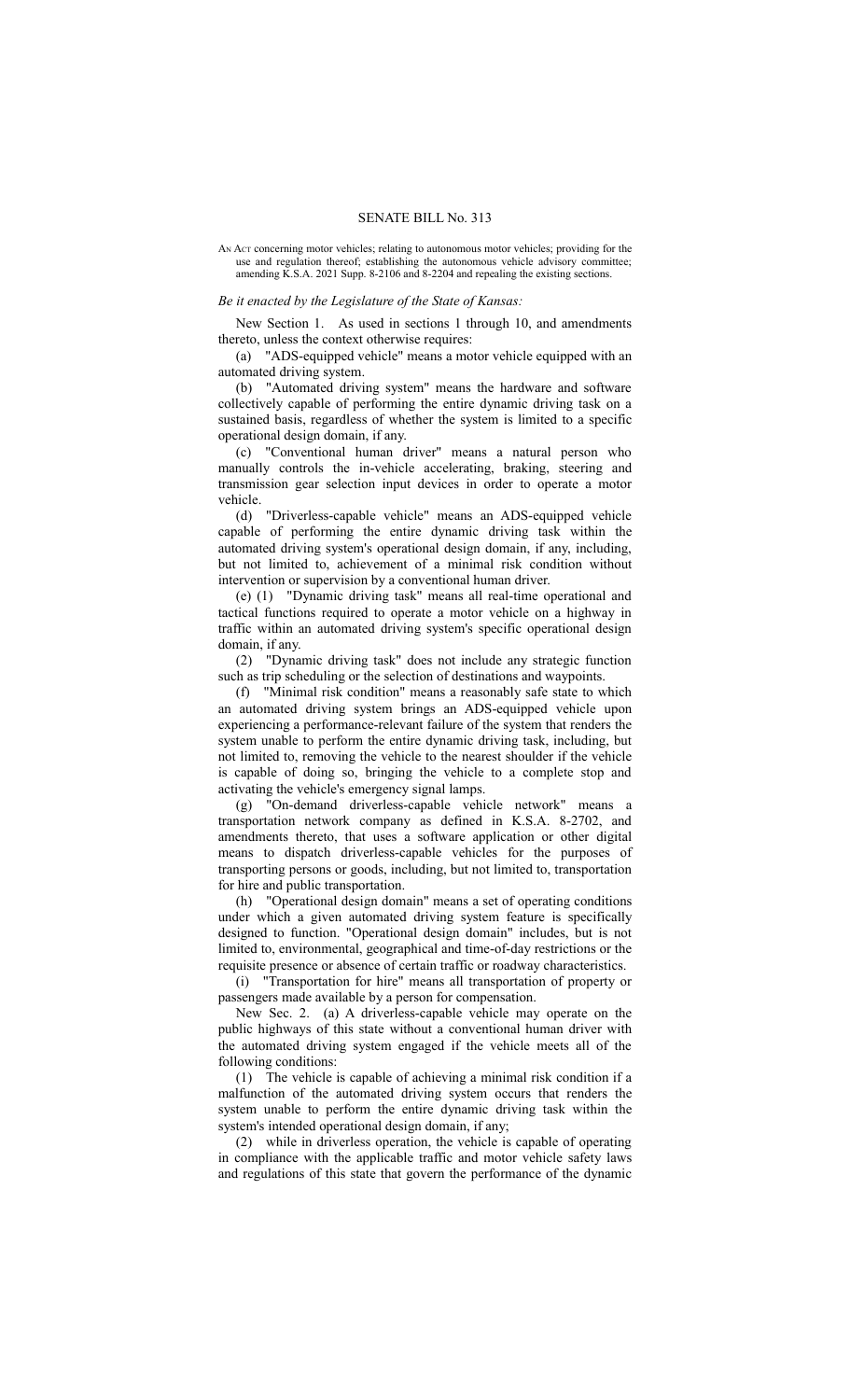driving task;

(3) when required by federal law, the vehicle bears the required manufacturer's certification label indicating that at the time of manufacture the vehicle has been certified to be in compliance with all applicable federal motor vehicle safety standards, including any reference to any exception granted by the national highway traffic safety administration; and

(4) the driverless-capable vehicle cannot exceed 34,000 pounds on tandem axles. The provisions of this paragraph shall expire and have no effect on and after July 1, 2025; and

(5) a conventional human driver shall be required to be physically present in every driverless-capable vehicle placed into service in Kansas for the 12 consecutive months from the date that such entity places a driverless-capable vehicle into service in this state. The provisions of this paragraph shall not apply to a person who operates a:

(A) Vehicle that is not designed, intended or marketed for human occupancy; or

(B) dedicated driverless-capable vehicle that lacks manual controls for operation by a conventional human driver.

(b) Prior to operating a driverless-capable vehicle on the public roads of this state without a conventional human driver, the owner of such driverless-capable vehicle shall submit a law enforcement interaction plan to the Kansas highway patrol that describes:

(1) How to communicate with a fleet support specialist who is available during the times the vehicle is in operation, and on which side of the vehicle contact information of the fleet support specialist is readily visible;

(2) information regarding safety considerations for first responders in dealing with a driverless-capable vehicle as the result of collision or fire;

(3) how to recognize whether the driverless-capable vehicle is in autonomous mode; and

(4) any additional information the manufacturer or owner deems necessary regarding hazardous conditions or public safety risks associated with the operation of the driverless-capable vehicle.

(c) (1) The operation of an ADS-equipped vehicle capable of performing the entire dynamic driving task within the automated driving system's operational design domain on the public highways of this state while a conventional human driver is present and expected to respond to a request to intervene, shall be lawful. During such operation, the conventional human driver shall possess a valid driver's license pursuant to K.S.A. 8-234b, and amendments thereto, and shall be subject to the required insurance, self-insurance or other financial security required pursuant to K.S.A. 40-3104, and amendments thereto. The conventional human driver shall operate the ADS-equipped vehicle according to the manufacturer's requirements and specifications and shall regain manual control of the vehicle when prompted by the automated driving system.

(2) An automated driving system, while engaged, shall be designed to operate within the system's operational design domain in compliance with the applicable traffic and motor vehicle safety laws and regulations of this state that govern the performance of the dynamic driving task.

(d) Except as provided in this section, the motor vehicle laws of this state shall not be construed to require a conventional human driver to operate a driverless-capable vehicle that is being operated by an automated driving system. The automated driving system, while engaged, shall be deemed to fulfill any physical acts required of a conventional human driver to perform the dynamic driving task.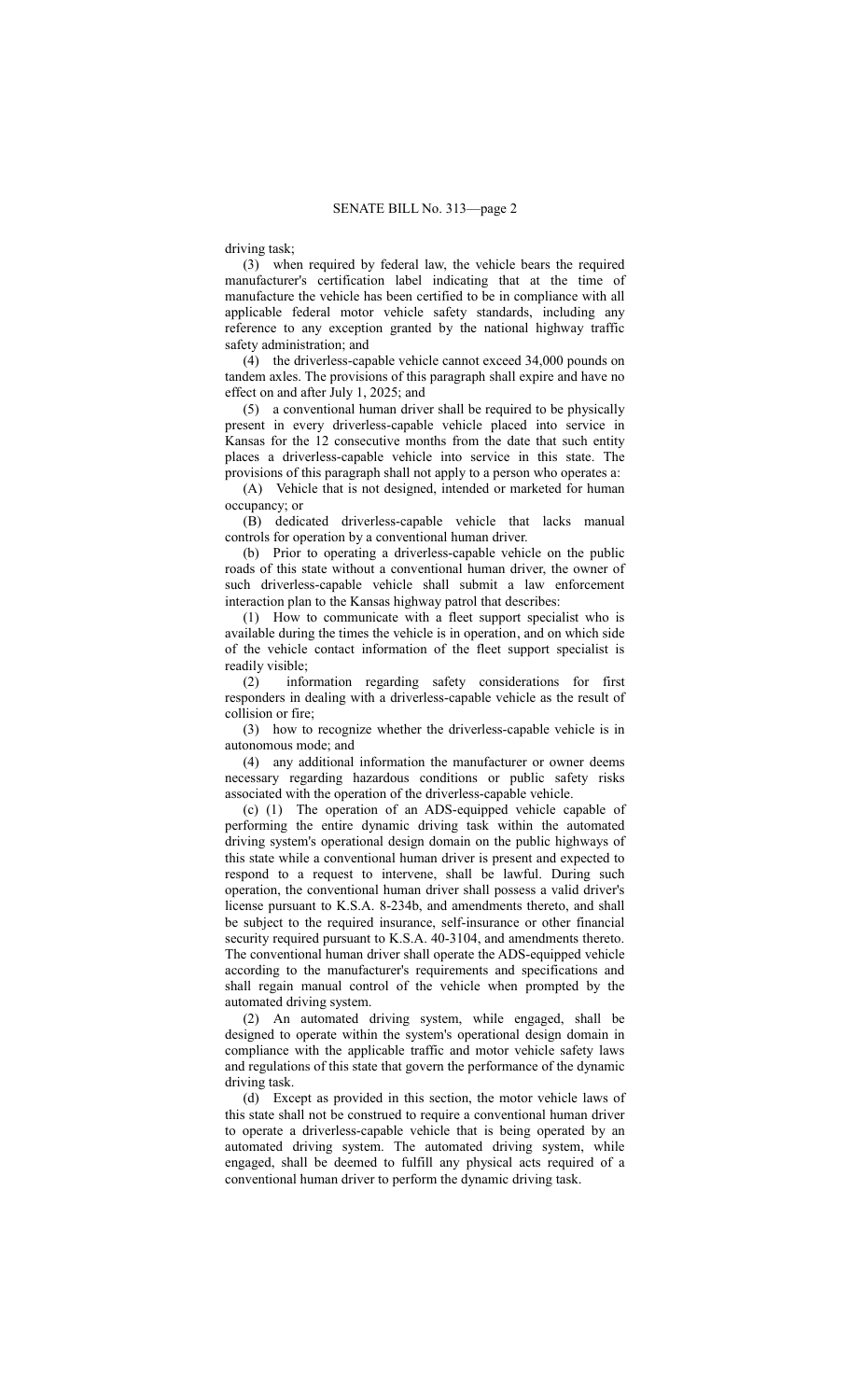(e) Sections 1 through 10, and amendments thereto, shall not be construed to modify the responsibilities of a conventional human driver that operates a system-equipped vehicle when the automated driving system is not engaged.

New Sec. 3. Before an ADS-equipped vehicle is allowed to operate on the public highways of this state, the owner shall obtain insurance, self-insurance or other financial security coverage for the vehicle. An ADS-equipped vehicle shall not operate on the highways of this state unless insurance, self-insurance or other financial security coverage is in effect for the vehicle and unless proof of coverage is carried in the vehicle pursuant K.S.A. 40-3104, and amendments thereto.

New Sec. 4. In the event of an accident that would otherwise be subject to K.S.A. 8-1602 through 8-1606 and 8-1609, and amendments thereto, such provisions shall not apply to a driverless-capable vehicle operating without a conventional human driver if the vehicle remains at the scene or in the immediate vicinity of the accident until law enforcement arrives or vehicle registration and insurance information is provided to the parties affected by the accident, and either:

(a) The vehicle owner, or a person acting on behalf of the vehicle owner, promptly contacts the applicable law enforcement agency to report the accident; or

(b) for a vehicle that has the capability of promptly alerting a law enforcement agency or emergency services, the vehicle alerts a law enforcement agency or emergency services to the accident.

New Sec. 5. A person may operate an on-demand driverlesscapable vehicle network, with the exception that any provision of K.S.A. 8-2701 et seq., and amendments thereto, that only applies to a conventional human driver would not apply to the operation of a driverless-capable vehicle with the automated driving system engaged on an on-demand driverless-capable vehicle network. An on-demand driverless-capable vehicle network may be used to facilitate the transportation of persons or goods, including, but not limited to, transportation for hire and public transportation. An on-demand driverless-capable vehicle network may connect passengers to driverless-capable vehicles either exclusively or as part of a digital network that also connects passengers to conventional human drivers who provide transportation services, pursuant to K.S.A. 8-2701 et seq., and amendments thereto, or any other applicable laws, in vehicles that are not driverless-capable vehicles.

New Sec. 6. (a) (1) Automated driving systems and ADS-equipped vehicles shall be governed by:

(A) Sections 1 through 10, and amendments thereto; and

(B) all applicable traffic and motor vehicle safety laws.

(2) Automated driving systems and ADS-equipped vehicles shall be regulated exclusively by the Kansas highway patrol. Violations of state and local traffic laws are enforceable as if the vehicle has a licensed human driver on board.

(3) The superintendent of the highway patrol may adopt such rules and regulations necessary to carry out the provisions of sections 1 through 10, and amendments thereto.

(b) A political subdivision of the state shall not impose requirements, including, but not limited to, performance standards specific to the operation of ADS-equipped vehicles, automated driving systems or on-demand driverless-capable vehicle networks that are in addition to the requirements set forth pursuant to sections 1 through 10, and amendments thereto. A political subdivision of the state shall not impose a tax on ADS-equipped vehicles, automated driving systems or on-demand driverless-capable vehicle networks if such tax relates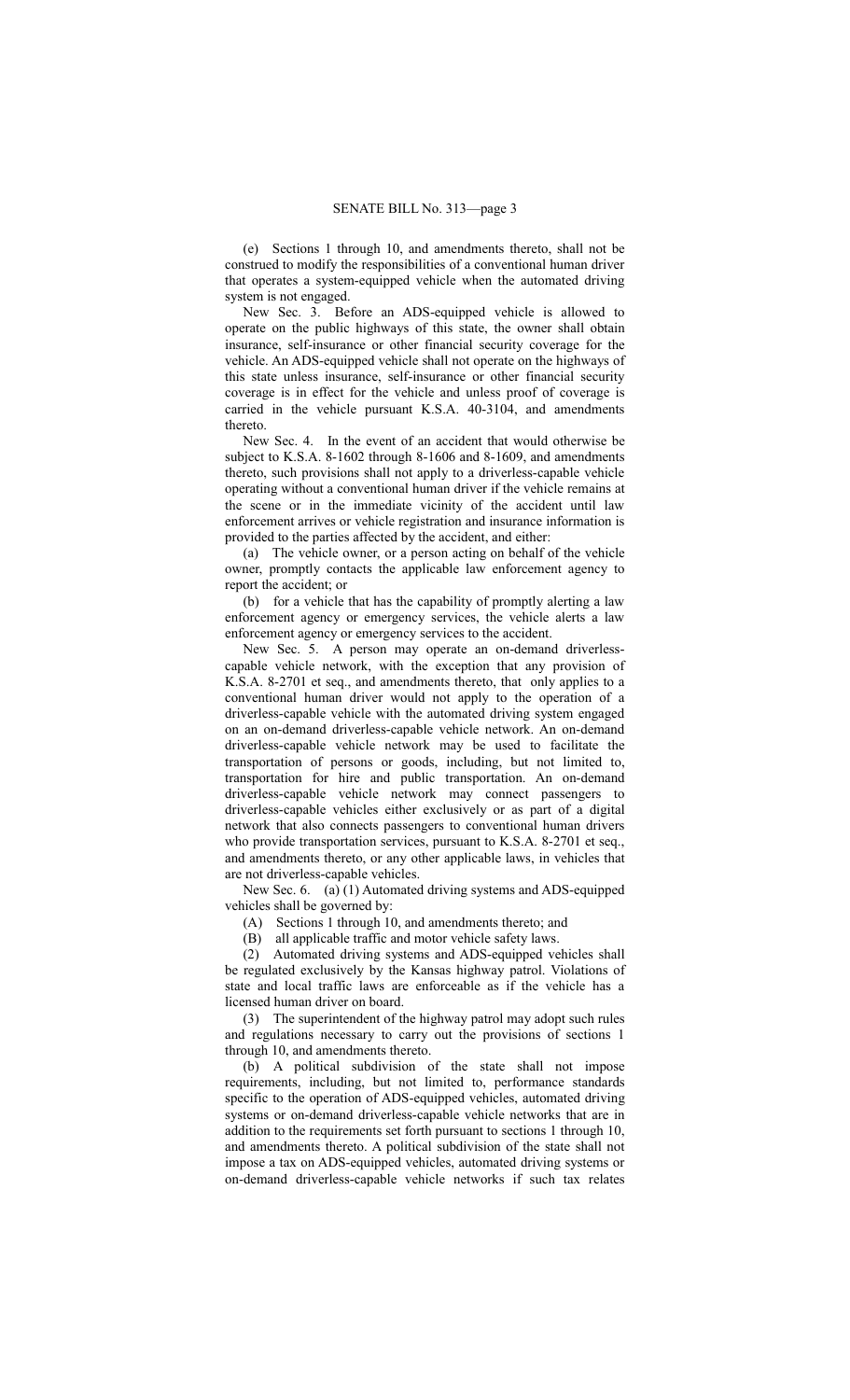specifically to the operation of ADS-equipped vehicles, automated driving systems or on-demand driverless-capable vehicle networks.

New Sec. 7. (a) A driverless-capable vehicle shall be properly registered in accordance with K.S.A. 8-127, and amendments thereto. If a driverless-capable vehicle is registered in this state, the vehicle shall be identified on the registration as a fully autonomous vehicle.

(b) A driverless-capable vehicle shall be properly titled in accordance with K.S.A. 8-135, and amendments thereto. If a driverlesscapable vehicle is titled in this state, the vehicle shall be identified on the title as a driverless-capable vehicle.

New Sec. 8. A driverless-capable vehicle that is also a commercial motor vehicle pursuant to K.S.A. 8-143m, and amendments thereto, may operate pursuant to state laws governing the operation of commercial motor vehicles, except that:

(a) Any provision that reasonably only applies to a conventional human driver does not apply to such a vehicle operating with the automated driving system engaged; and

(b) such a vehicle shall not carry hazardous materials as defined in K.S.A. 48-904, and amendments thereto. The provisions of this subsection do not apply to transporting articles and substances prepared in accordance with 49 C.F.R. § 172.315 or that otherwise do not require placarding pursuant to the federal hazardous materials regulations provided in 49 C.F.R. parts 100 through 110. The provision of this subsection shall expire on January 1, 2025.

New Sec. 9. The uniform act regulating traffic on highways, to the extent practicable, shall be interpreted and applied for the use of a driverless-capable vehicle. Such provisions shall not require any additional provisions, including, but not limited to, operation by a conventional human driver seated in the vehicle.

New Sec. 10. A driverless-capable vehicle that is designed to be operated exclusively by the automated driving system for all trips is not subject to motor vehicle equipment laws or regulations of this state that:

(1) Support motor vehicle operation by a conventional human driver seated in the vehicle, including, but not limited to, mirrors, windshields and windshield wipers; and

(2) are not relevant for an automated driving system.

New Sec. 11. (a) There is created the autonomous vehicle advisory committee that will include the following members:

(1) Two members of the senate to be appointed by the president of the senate;

(2) one member of the senate to be appointed by the minority leader of the senate;

(3) two members of the house of representatives to be appointed by the speaker of the house of representatives;

(4) one member of the house of representatives to be appointed by the minority leader of the house of representatives;

(5) the director of vehicles or the director's designee;

(6) the secretary of transportation or the secretary's designee;

(7) the superintendent of the highway patrol or the superintendent's designee;

(8) two members appointed by the governor from labor organizations;

(9) two members appointed by the chairperson of the state corporation commission;

(10) one member appointed by the Kansas league of municipalities;

(11) one member appointed by the Kansas association of counties;

(12) one member appointed by the governor from the light-duty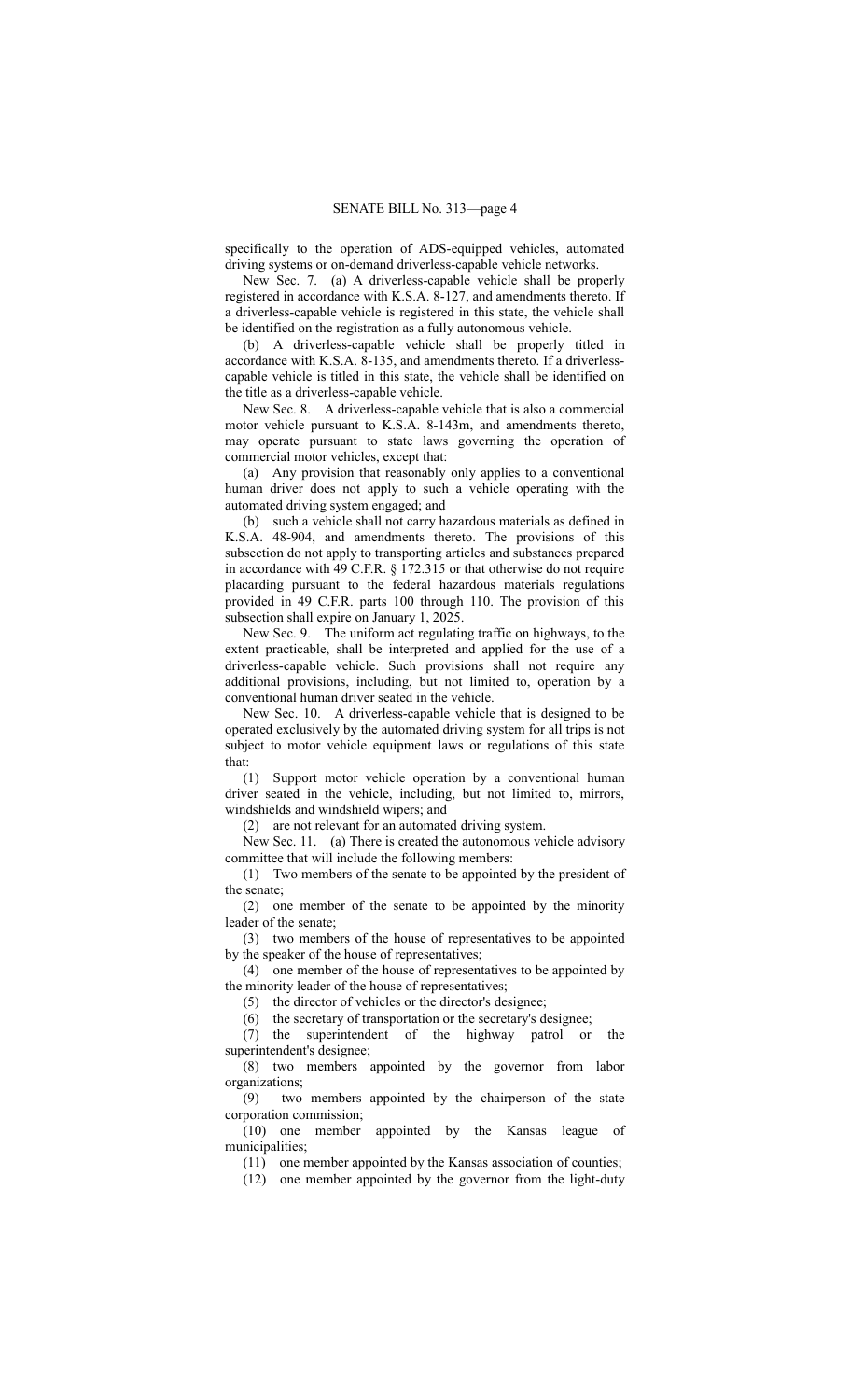motor vehicle manufacturers;

(13) one member appointed by the governor from the original equipment manufacturers;

(14) one member appointed by the governor from the original equipment manufacturers trade association;

(15) one member appointed by the governor from the heavy-duty motor vehicle manufacturers;

(16) one member appointed by the governor from the automated driving system developers;

(17) one member appointed by the governor from the automated driving system developers trade association;

(18) one member appointed by the governor from the automated driving system manufacturers;

(19) one member appointed by the governor from the on-demand transportation network companies;

(20) one member appointed by the Kansas sheriffs' association;

(21) one member appointed by the Kansas state troopers association;

(22) one member appointed by ABATE of Kansas;

(23) one member appointed by the foundation for traffic safety; and

(24) one member appointed by the Kansas public transit association.

(b) The speaker of the house of representatives shall select one member of the autonomous vehicle advisory committee who is a member of the house of representatives to serve as chairperson of the advisory committee during even-numbered calendar years. The president of the senate shall select one member of the autonomous vehicle advisory committee who is a member of the senate to serve as chairperson of the advisory committee during odd-numbered calendar years.

(c) Members of the autonomous vehicle advisory committee shall serve without compensation.

(d) The autonomous vehicle advisory committee may meet in an open meeting at any time upon the call of the chairperson.

(e) On or before July 1, 2023, and each July 1 thereafter, the autonomous vehicle advisory committee shall submit to the governor, president of the senate and speaker of the house of representatives a report of activities and any recommendations regarding the use or regulation of autonomous motor vehicles in this state.

(f) The provisions of this section shall expire on July 1, 2027.

Sec. 12. K.S.A. 2021 Supp. 8-2106 is hereby amended to read as follows: 8-2106. (a) A law enforcement officer may prepare and deliver to a person a written traffic citation on a form approved by the division of motor vehicles, if the law enforcement officer stops the person for a violation of:

(1) The uniform act regulating traffic on highways, which violation is a misdemeanor or a traffic infraction;

(2) K.S.A. 8-262, 8-287, 8-2,144, 8-1599, 40-3104, 40-3106, 41- 715, 41-724, 41-727, 47-607, 66-1,111, 66-1,129, 66-1,139, 66-1,140, 66-273, 66-1314, 66-1324, 66-1330, 66-1331, 66-1332, 68-2104, 68- 2106 or subsection (b) of K.S.A. 79-34,122*(b)*, or K.S.A. 2021 Supp. subsection (a) of 21-5607(a), 21-5810, 21-5815, 21-5816, subsection-(a) of 21-5817*(a)* or 21-6203, and amendments thereto;

(3) K.S.A. 31-155, and amendments thereto, involving transportation of bottle rockets;

(4) K.S.A. 66-1314 or 66-1328, and amendments thereto, and any rules and regulations adopted pursuant thereto;

(5) any rules and regulations adopted pursuant to K.S.A. 2-1212,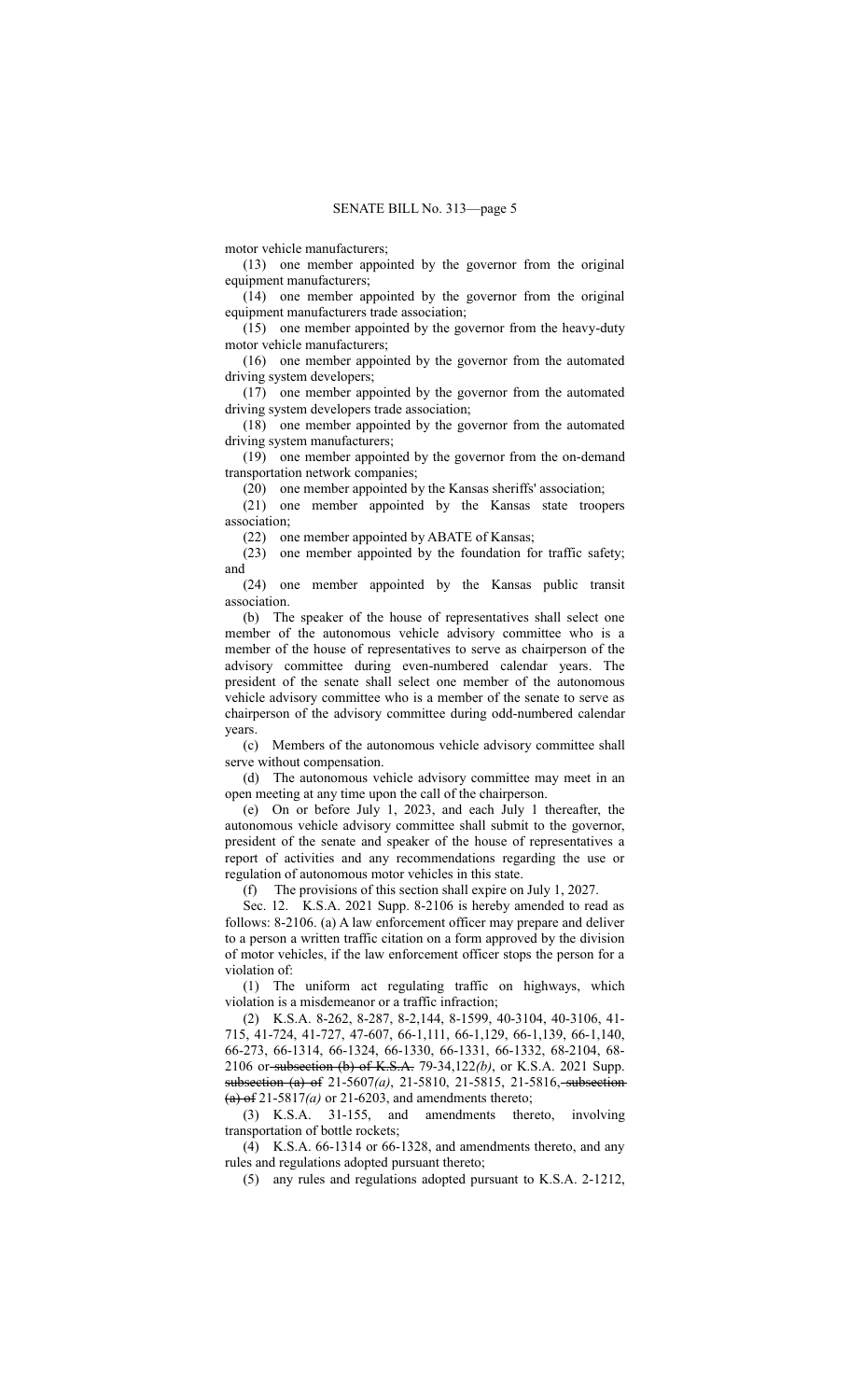68-2001 or 31-146, and amendments thereto;

(6) any rules and regulations adopted pursuant to K.S.A. 31-133, and amendments, thereto relating to transportation of materials or fuel;  $\theta$ <sup>r</sup>

(7) K.S.A. 8-1343 through 8-1347, and amendments thereto, relating to the child passenger safety act; or

(8) K.S.A. 8-2501 through 8-2507, and amendments thereto, relating to the safety belt use act.

(b) The citation shall contain a notice to appear in court, the name and address of the person, the type of vehicle the person was driving, whether hazardous materials were being transported, whether an accident occurred, the state registration number of the person's vehicle, if any, a statement whether the vehicle is a commercial vehicle, whether the person is licensed to drive a commercial motor vehicle, the offense or offenses charged, the time and place when and where the person shall appear in court, the signature of the law enforcement officer, and any other pertinent information.

(c) The time specified in the notice to appear shall be at least five days after the alleged violation unless the person charged with the violation demands an earlier hearing.

(d) The place specified in the notice to appear shall be before a judge of the district court within the county in which the offense is alleged to have been committed.

(e) Except in the circumstances to which subsection (a) of K.S.A. 8-2104*(a)*, and amendments thereto, apply, in the discretion of the law enforcement officer, a person charged with a misdemeanor may give written promise to appear in court by signing at least one copy of the written citation prepared by the law enforcement officer, in which event the law enforcement officer shall deliver a copy of the citation to the person and shall not take the person into physical custody.

(f) When a person is charged with a traffic infraction, the notice to appear shall provide a place where the person may make a written entry of appearance, waive the right to a trial and plead guilty or no contest. Such notice to appear shall contain a provision that the person's failure to either pay such fine and court costs or appear at the specified time may result in suspension of the person's drivers' license as provided in K.S.A. 8-2110, and amendments thereto. The notice to appear shall provide a space where the law enforcement officer shall enter the appropriate fine specified in the uniform fine schedule contained in K.S.A. 8-2118, and amendments thereto, for the violation charged and court costs in the amount provided by law. If the notice to appear does not do so, the law enforcement officer shall provide a person charged with a traffic infraction a form explaining the person's right to appear and right to a trial and the person's right to pay the appropriate fine and court costs prior to the appearance date. The law enforcement officer shall provide the person with the address of the court to which the written entry of appearance, waiver of trial, plea of guilty or no contest and payment of fine and court costs shall be mailed.

(g) Any officer violating any of the provisions of subsection (f) is guilty of misconduct in office and shall be subject to removal from office.

*(h) A driverless-capable vehicle's registered owner shall be responsible for all applicable traffic law violations when the automated driving system is engaged. For the purposes of prosecution of traffic law violations, the owner is considered to be the operator of the vehicle when the automated driving system is engaged. A law enforcement officer shall deliver the written traffic citation to a person charged with a traffic infraction to the owner of the driverless-capable vehicle operating without a conventional human driver as such terms are*